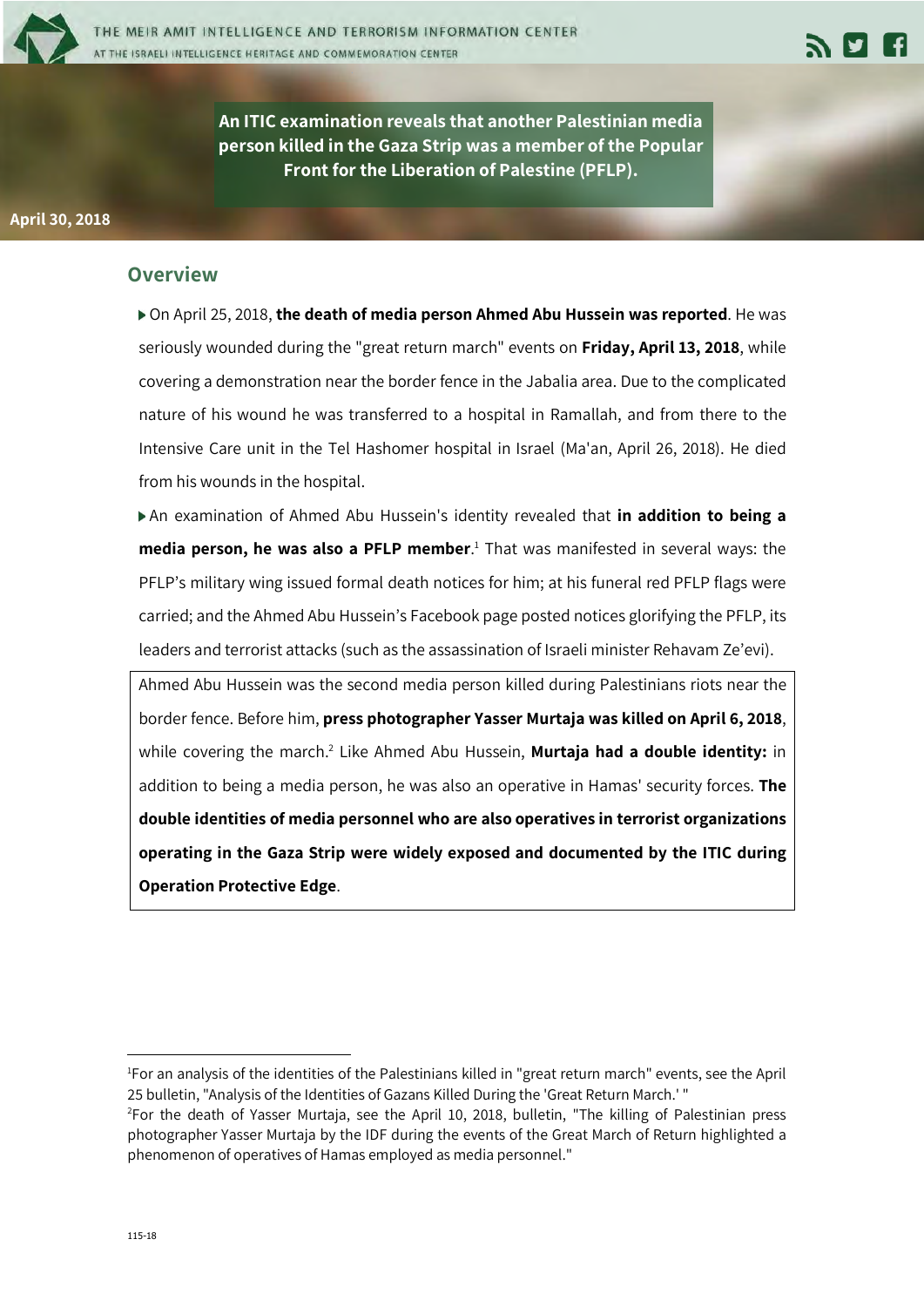### Ahmed Abu Hussein: Personal Details

**Ahmed Abu Hussein**, 25 (or 26) years old, was not married. He was born in the Jabalia refugee camp and lived in Gaza City. He studied communications and public relations at al-Azhar University in Gaza. He worked with several media outlets in the Gaza Strip, among them the Bisann News and t**he PFLP-affiliated Voice of the People Radio** (Facebook page of Ahmed Abu Hussein and the PFLP website April 26, 2014).

Ahmed Abu Hussein was critically wounded in the stomach on April 13, 2018, while covering a riot near the border fence east of Jabalia. Initially he was taken to the Indonesian hospital in Beit Lahia in the northern Gaza Strip. From there he was transferred to Ramallah and from there to the IC unit of the Tel Hashomer hospital in Israel (Ma'an, April 26, 2018), where he died of his wounds.





**Pictures of Ahmed Abu Hussein from his Facebook page (Facebook page of Ahmed Abu Hussein, April 5 and 8, 2018).**

# Ahmed Abu Hussein's Ties to the Popular Front for the Liberation of Palestine Exposed During His Funeral and Commemoration Service

### **Funeral and death notices**

On April 26, 2018, Ahmed Abu Hussein was buried in Gaza. PFLP death notices were hung, saying that the organization mourned the death of its member [al-rafiq in Arabic]. **Red PFLP flags were also carried during the funeral.**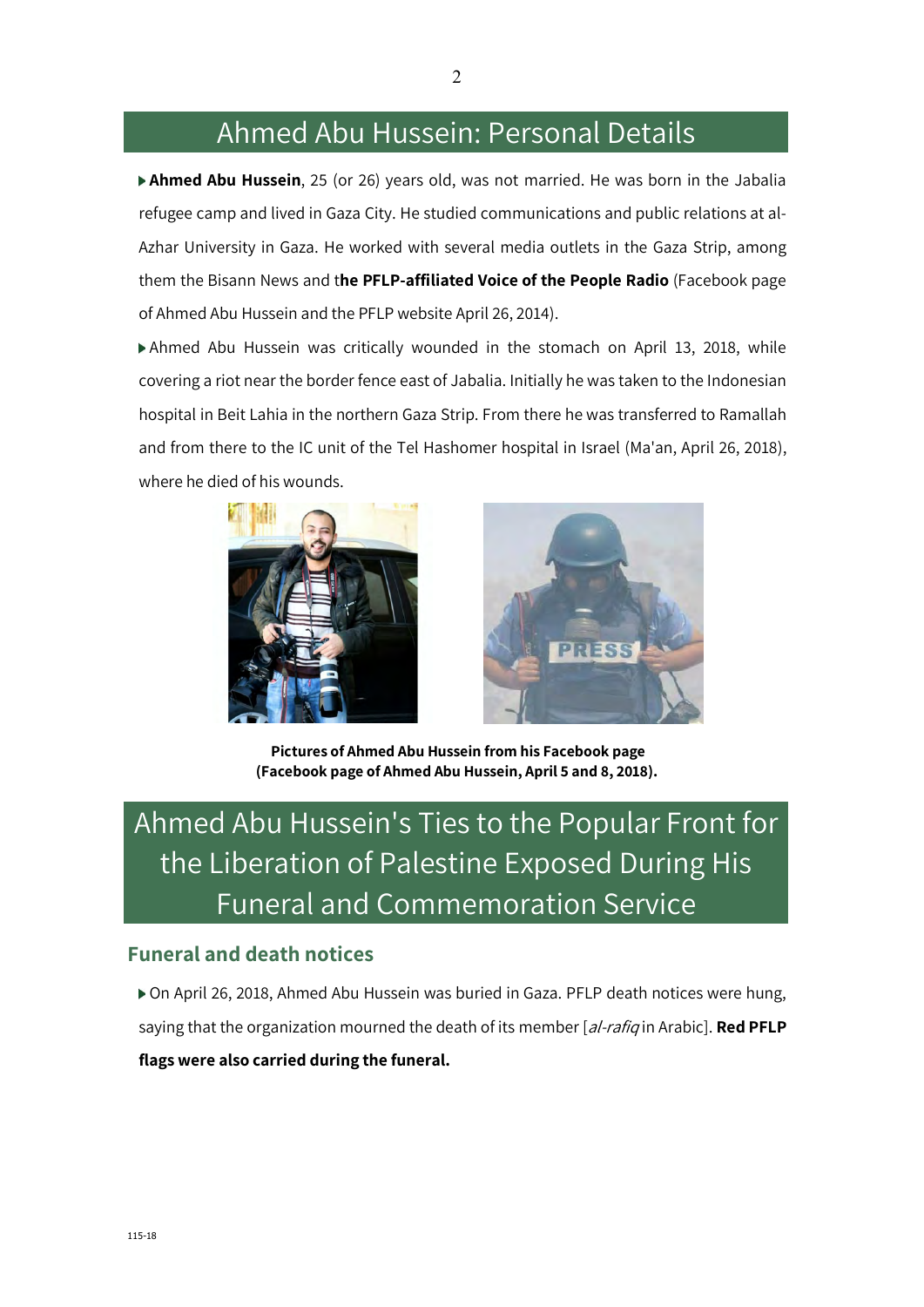

**Right: Red PFLP flags carried during the funeral of Ahmed Abu Hussein (Palinfo Twitter account, April 26, 2018). Left: PFLP Banner hung during the funeral of Ahmed Abu Hussein. The Arabic reads, "The Popular Front for the Liberation of Palestine mourns, with pride and fortitude, its shaheed, its journalist, comrade Ahmed Abu Hussein" (al-Watania, April 26, 2018).**

**The PFLP website posted a formal notice mourning, "with pride and fortitude," the death of shaheed journalist Ahmed Abu Hussein**. According to the notice, **he was also a reporter for the PFLP-affiliated Voice of the People Radio** in Gaza City. The organization called on the media and the Journalists Syndicate to take responsibility and document Israel's activities against journalists to make it possible to sue Israeli senior leaders in the International Criminal Court (ICC) (PFLP website, April 26, 2018).



**Formal death notice issued by the PFLP (PFLP website, April 26, 2018).**

**The Abu Ali Mustafa Brigades, the PFLP's military wing, also posted a death notice on**  its website, mourning the death of "the shaheed, the hero, the journalist, Ahmed Abu Hussein." **The wing promised it would pursue "the Zionist criminals, who will pay the price for their crimes"** (Abu Ali Mustafa Brigades website, April 26, 2018).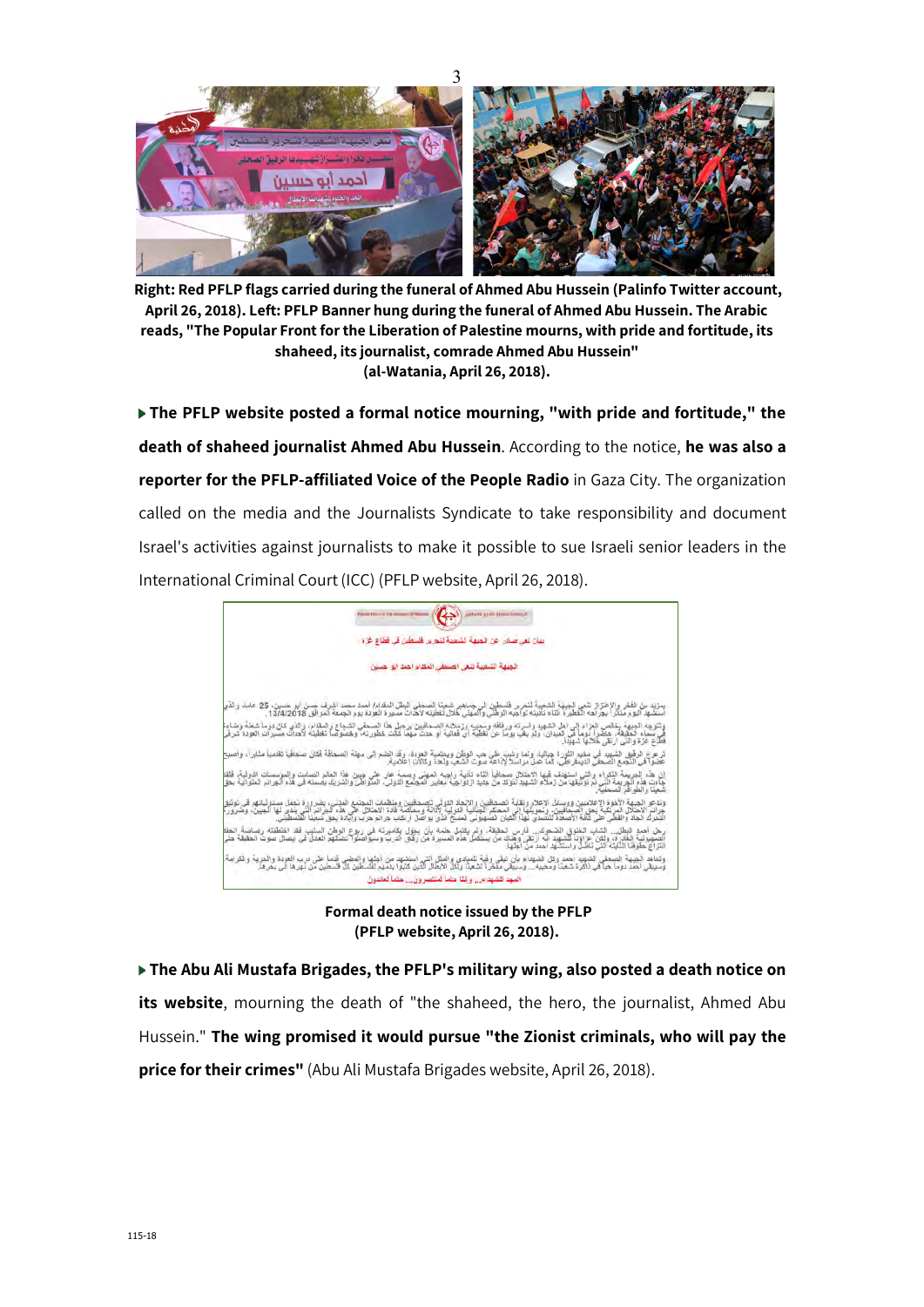

**Death notice issued by the military wing of the PFLP (Abu Ali Mustafa Brigades website, April 26, 2018).**

### **Memorial service**

On April 28, 2018, the **PFLP held a formal memorial service for Ahmed Abu Hussein** in the Jabalia refugee camp. The stage was decorated with **a large banner and pictures of movement secretary general Ahmed Sa'adat and former secretary general Abu Ali Mustafa** (Palinfo Twitter account, April 28, 2018). Information about the two is the following:

**Abu Ali Mustafa** was one of the PFLP's founders. **He became its secretary general in July 2000 when George Habash ended his role**. In 2001 he was killed in a targeted attack while in his office in Ramallah. **He was responsible for many terrorist attacks against Israel and the murder of many Israeli civilians**. The PFLP's military-terrorist wing is named after him.

**Ahmed Sa'adat** was appointed PFLP secretary general after the killing of Abu Ali Mustafa. Ahmed Sa'adat **planned and orchestrated the assassination of Israeli Minister of Tourism Rehavam Ze'evi (October 17, 2001)**. After the assassination he fled to the Muqata'a in Ramallah. Yasser Arafat refused to surrender him. After the IDF blockaded the Muqata'a, an arrangement was reached whereby Sa'adat would be imprisoned in Jericho with British and American guards. When Hamas won the elections in 2006 it declared its intention to release him. IDF forces encircled the prison, captured Ahmed Sa'adat and he was transferred to a jail in Israel, where he is serving his sentence.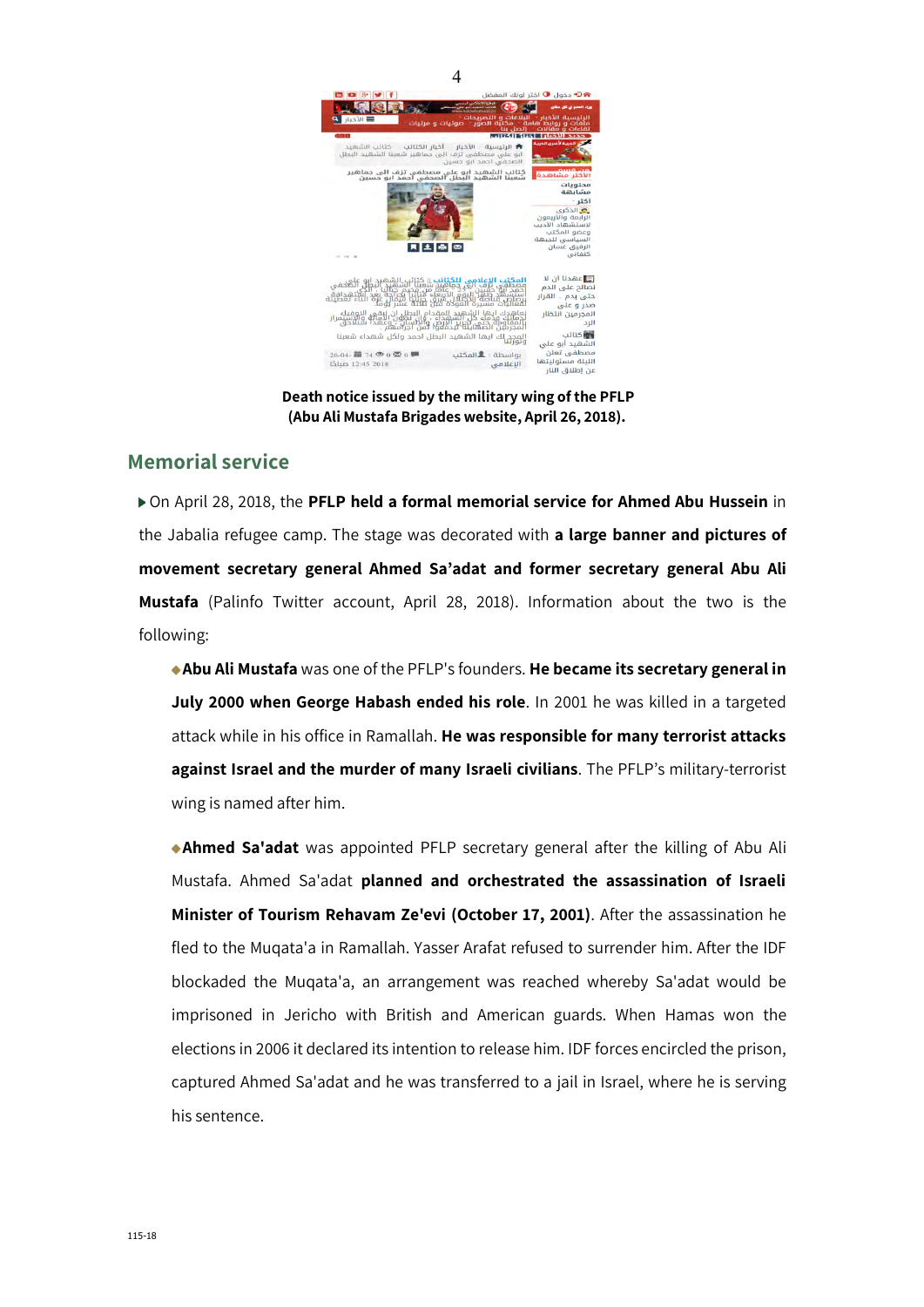

**Memorial service held by the PFLP in the Jabalia refugee camp for media person Ahmed Abu Hussein. On and below the stage are a large signs and pictures of Ahmed Sa'adat and Abu Ali Mustafa, the organization's current and former secretaries general (Palinfo Twitter account, April 28, 2018).**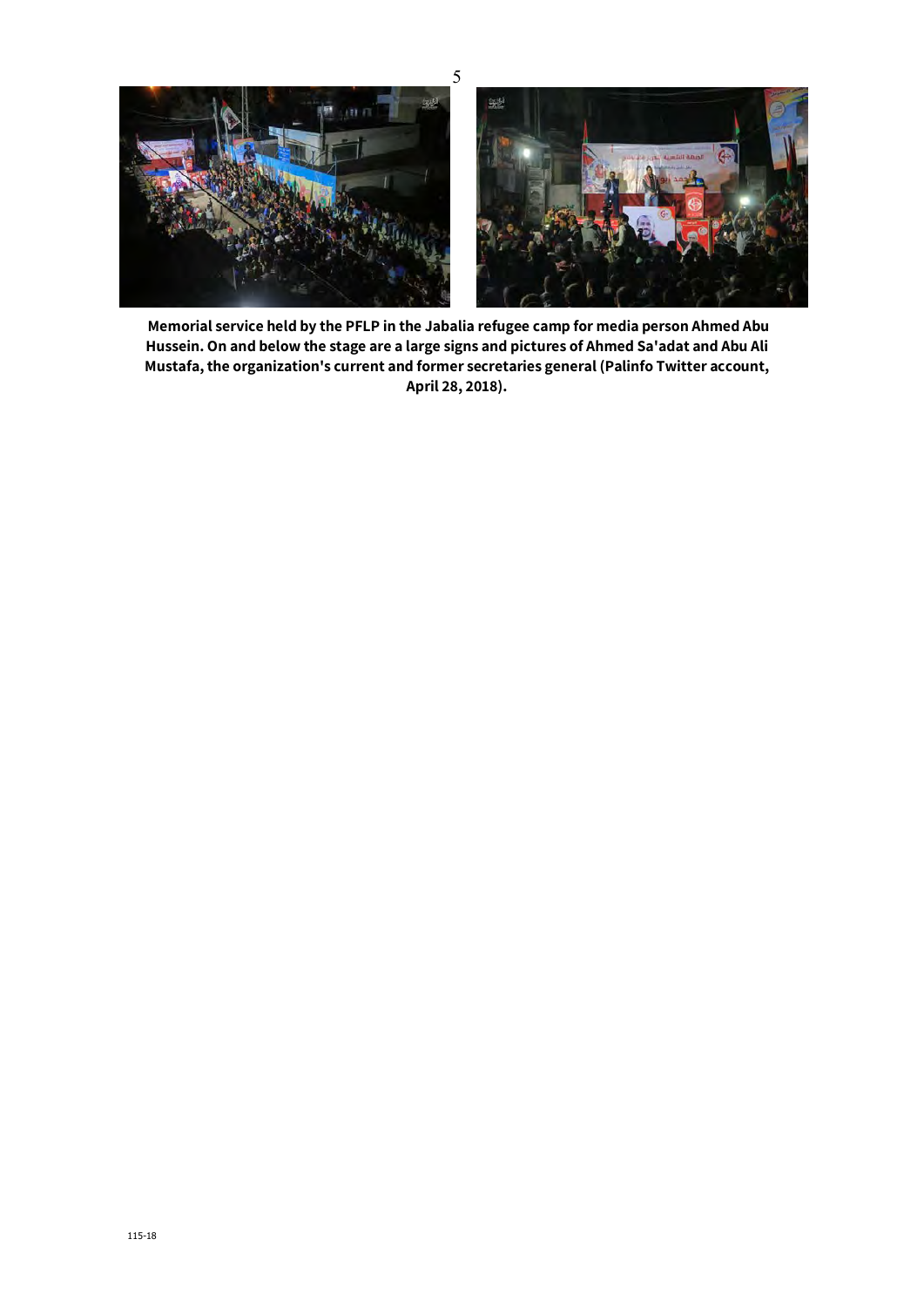

**Abu Ali Mustafa, former PFLP secretary general** 

**Picture of the media person Ahmed Abu Hussein, center stage with the PFLP logo**

**Ahmad Sa'adat, PFLP secretary general, currently imprisoned in Israel**



**Memorial service held by the PFLP in the Jabalia refugee camp for media person Ahmed Abu Hussein. On and below the stage are a large signs and pictures of Ahmed Sa'adat and Abu Ali Mustafa, the organization's current and former secretaries general (Palinfo Twitter account, April 28, 2018).**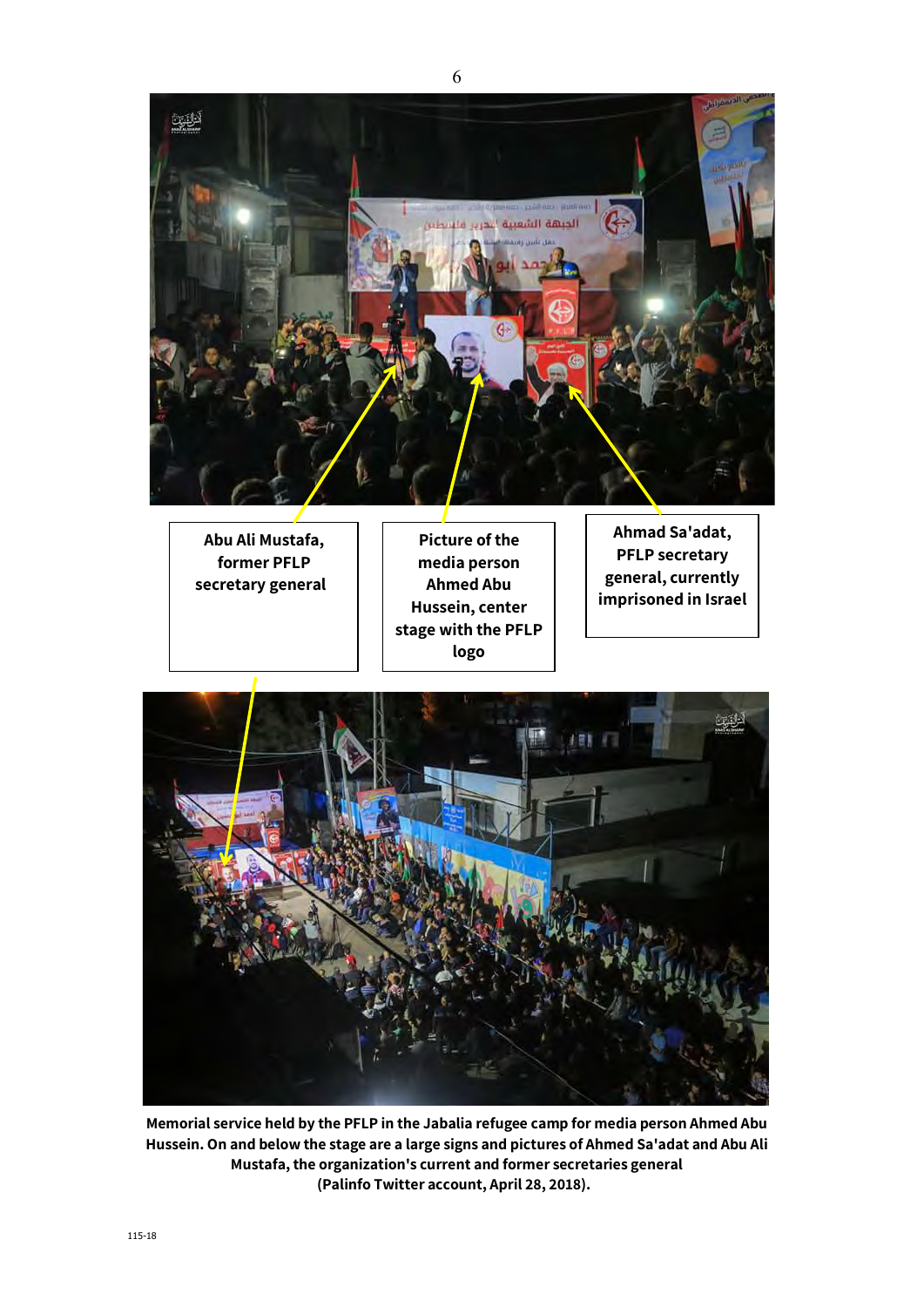## Postings from Ahmed Abu Hussein's Facebook Page



**Right: Ahmed Abu Hussein shared a posting of the PFLP's information bureau in the Gaza Strip, warning against issuing fake news in the PFLP's name (Facebook page of Ahmed Abu Hussein, April 8, 2018). Left: Posting encouraging violence and throwing Molotov cocktails. The Arabic reads, "Arise! The storm is in your hands..." Ahmed Abu Hussein wrote, "In Jerusalem there is [no one] except you" (Facebook page of Ahmed Abu Hussein, October 30, 2014).**

**کے احمد ابو حسین** 

کے احمد ابو حسین 17 أكتوبر، 2014 - ه لحمل جبهتنا للنصر وتبقى ثورتنا حمراء... ئل عام وجبهتنا شوكة بحلق المحتلين في السابع عشر من اكتوبر Chronol ميجر جينرال صهيوني راسه يوضع تحت اقدام مقاتل جبهاوی تحية لر فاقنا والإميننا العام احمد سعدات تحية لمن لم يقبل باقل من الراس بالراس وصايا ابو على مصطفى نفذت في السابع عشر من اكتوبر الحربة لرفاقنا وعاشت جبهتنا وستبقى ثورتنا حمراء

**Right: Posting from Ahmed Abu Hussein's Facebook page for the anniversary of the assassination of Rehavam Ze'evi, Israeli Minister of Tourism. The post glorifies the PFLP, whose operatives carried out the assassination. The Arabic reads, "We ascribe the victory to our [popular] front [i.e., the PFLP]. Our revolution will remain red...every year and our front is a fork [stuck] in the throat of the occupation" (Facebook page of Ahmed Abu Hussein, October 17, 2014). Left: Posting praising the PFLP operatives who assassinated Rehavam Ze'evi (Facebook page of Ahmed Abu Hussein, Oct 177, 2014).**